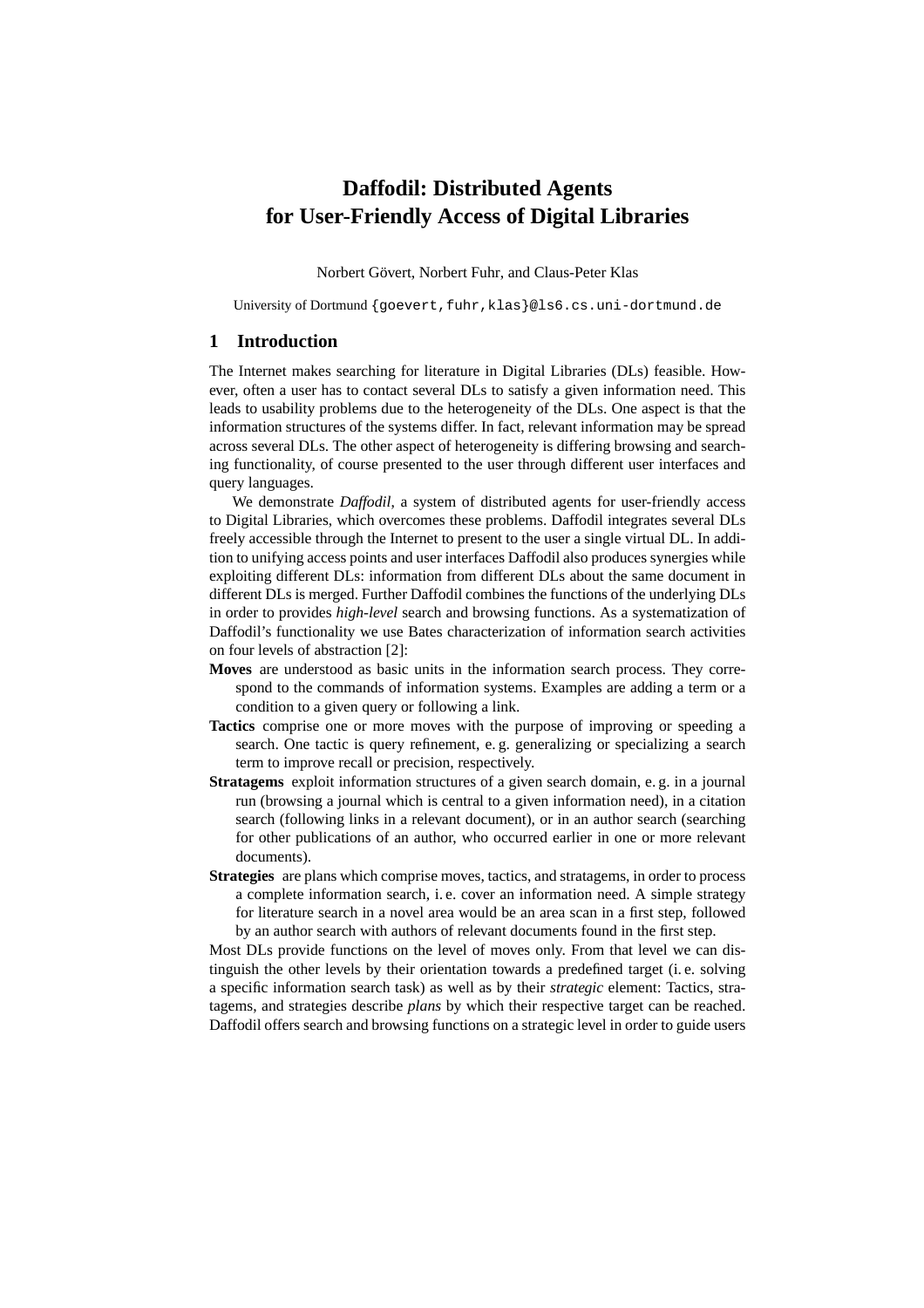through the information structures. The following section describes the architecture of Daffodil, which implements such search activities. In section 3 we give a brief sketch of Daffodil's user interface.

### **2 Layered architecture of Daffodil**



**Fig. 1.** Architecture of Daffodil

Figure 1 illustrates the layered architecture of our system. The bottom layer is made up of the digital libraries connected to Daffodil, each of them with its own interface. The layers one to four are the *moves*, *tactics*, *stratagems*, and *strategies* layers, each providing the respective class of functions to the user via the user interface.

For implementing the layered architecture, we developed a system of interacting distributed agents. The flexibility and exten-

sibility gained from using an agent-based architecture enables us for example to integrate new DLs and new search services. Agent characteristics like *ability to communicate*, *adaptiveness*, and *autonomy* [4] allow for the design of such a system.

### **Moves**

The moves layer deals with heterogeneity on a syntactical level. It provides for a uniform interface to the DLs of layer 0. For this purpose a *wrapper agent* has been implemented for each DL connected to Daffodil. The main task of a wrapper is to map the functions and information structures of the associated digital library into the system of interacting agents. Twelve DLs have been wrapped into the system so far, each with its different emphasis. For example we use CiteSeer<sup>1</sup> for citation searches and as an fulltext service, as well as the NCSTRL<sup>2</sup> service; the ACM DL<sup>3</sup> can be used for journal and conference runs; any of the DLs connected to Daffodil can be used for performing the standard task in Information Retrieval, i. e. searching for documents by specifying one or more query conditions w. r. t. document content and associated attributes.

### **Tactics**

The tactics layer deals with heterogeneity on a semantical level. It produces synergies in that it combines the different classes of information objects of the DLs. Following the ideas of *multi-level hypertext* [1], we can arrange them on four levels of abstraction [3]: On the *schema* level, different attributes of documents and their respective metadata are modeled. Examples for standard schemas are the *Dublin Core* or bibliographic schemes like e.g. MARC. In Daffodil we use a slightly extended version of the BIBT<sub>EX</sub> attribute set. The *attribute value* level comprises the domain of a given attribute, e. g. a list of author names. Often such attribute domains are structured themselves, e. g. in thesauruses or classification schemes. A metadata record on the *metadata* level subsumes the attribute values of a given document w. r. t. a given schema, e. g. bibliographic attributes

<sup>1</sup> http://www.csindex.com/

<sup>2</sup> http://www.ncstrl.org/

 $3$ http://www.acm.org/dl/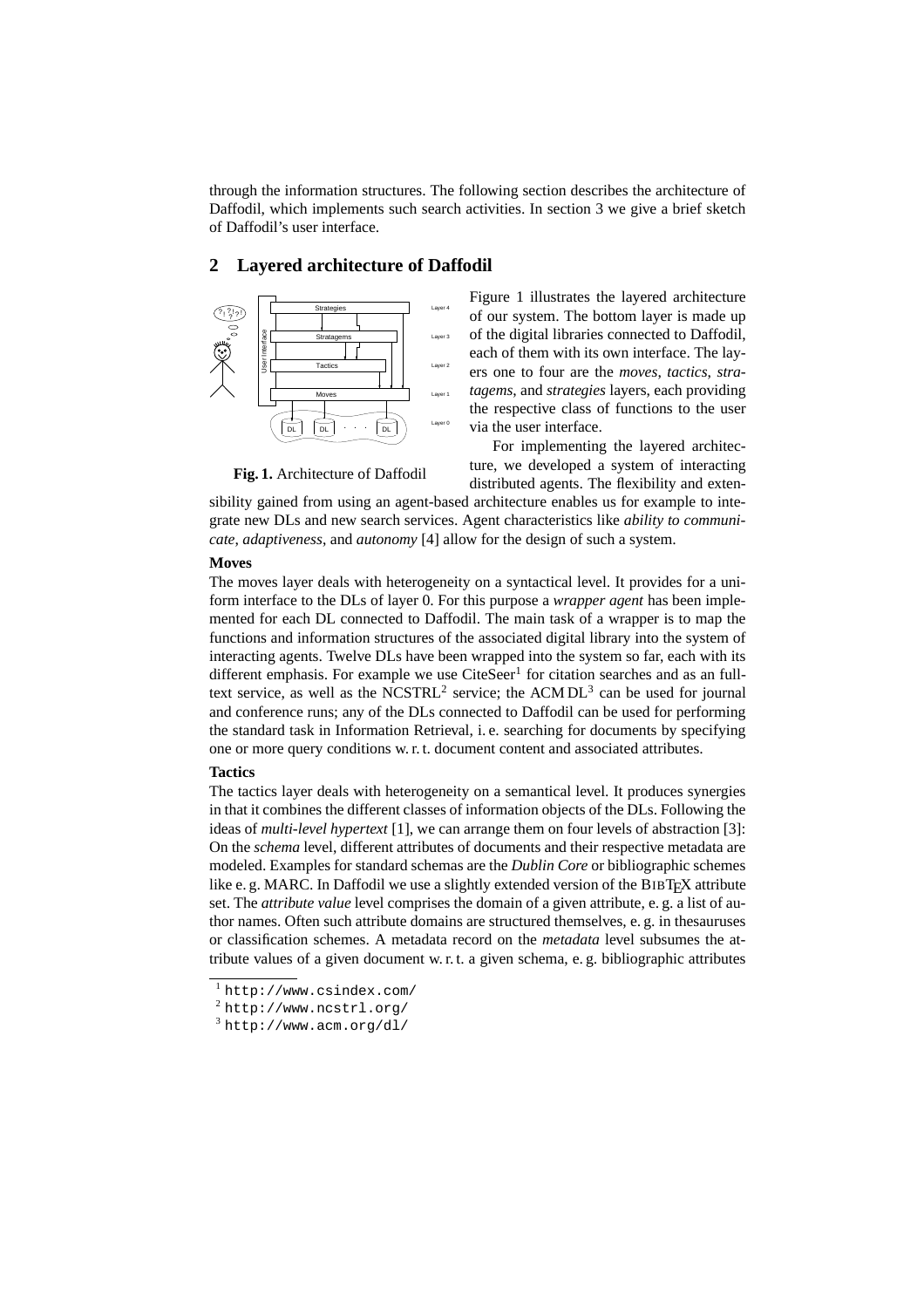like author, title, and publication year. Finally, the *full-text* level contains the documents themselves, usually in formatted form, such as PDF or PostScript.

Search and browsing functions offered by DLs can now be identified by means of intra-level links and links between different levels. For example, an *attribute link* connects an attribute value (e. g. an author name) with documents and / or metadata records to which the value is assigned; so users may first browse the list of attribute values (e. g. the author index) and then view publications with a selected value. An example for intra-level links are *similarity links*. They exist between similar objects, either attribute values (e. g. *see also*-terms from a thesaurus) or documents; a user may look for documents which are similar to a known relevant one.

DLs can now be characterized by the levels on which information objects are provided and by the links they offer on or between these levels. Daffodil's tactics layer extends the functions of the connected DLs in that it combines the information structures of several DLs and the respective (intra-level) links into one virtual Digital Library.

#### **Stratagems**

As described in the previous sections, DLs provide a large variety of basic search and browsing functions, depending on the types of information objects they provide. They require that users are supported in using these functions effectively.

With the layers one and two we get a uniform interface for accessing the functions and information objects of the DLs. Combining them in a single system, we now can offer additional and higher-level search and browsing functions, thus providing a user-friendly access to the information structures. The stratagem layer aims at guiding the users through information structures in a given search domain. On this layer we implemented agents for seven stratagems, under them *author search* (searches for publications by focusing on authorship; users can browse authors, search for co-authors and extract authors from a set of metadata records in order to formulate new queries), *area scan* (which supports navigation through a classification scheme and provides links to documents belonging to each category), and *aggregation browse* (which focuses on tables of content of journals and conferences).

### **Strategies**

Since strategies are highly dependent from the situation in which a user performs an information search, it is difficult to provide for a fixed set of strategies. Therefore we spent little effort here and only provided the *presearch interview* strategy which is applicable in the most general situation. The user is asked for known facts about the information objects to be searched, e. g. whether specific authors, journals, or conferences are known which might be helpful for the information search. Depending on the answers, Daffodil proposes one or more stratagems to process the user's information search task.

### **3 The user interface**

The functions implemented in the layered architecture of Daffodil are offered to the users through the user interface. In our system the user interface is implemented by using HTML with forms and frames, thus it can be easily accessed via a Web browser. The task of the user interface is twofold: on the one hand it must present the overall functionality of the agent system to the user; on the other hand it has to visualize the results adduced by the system.